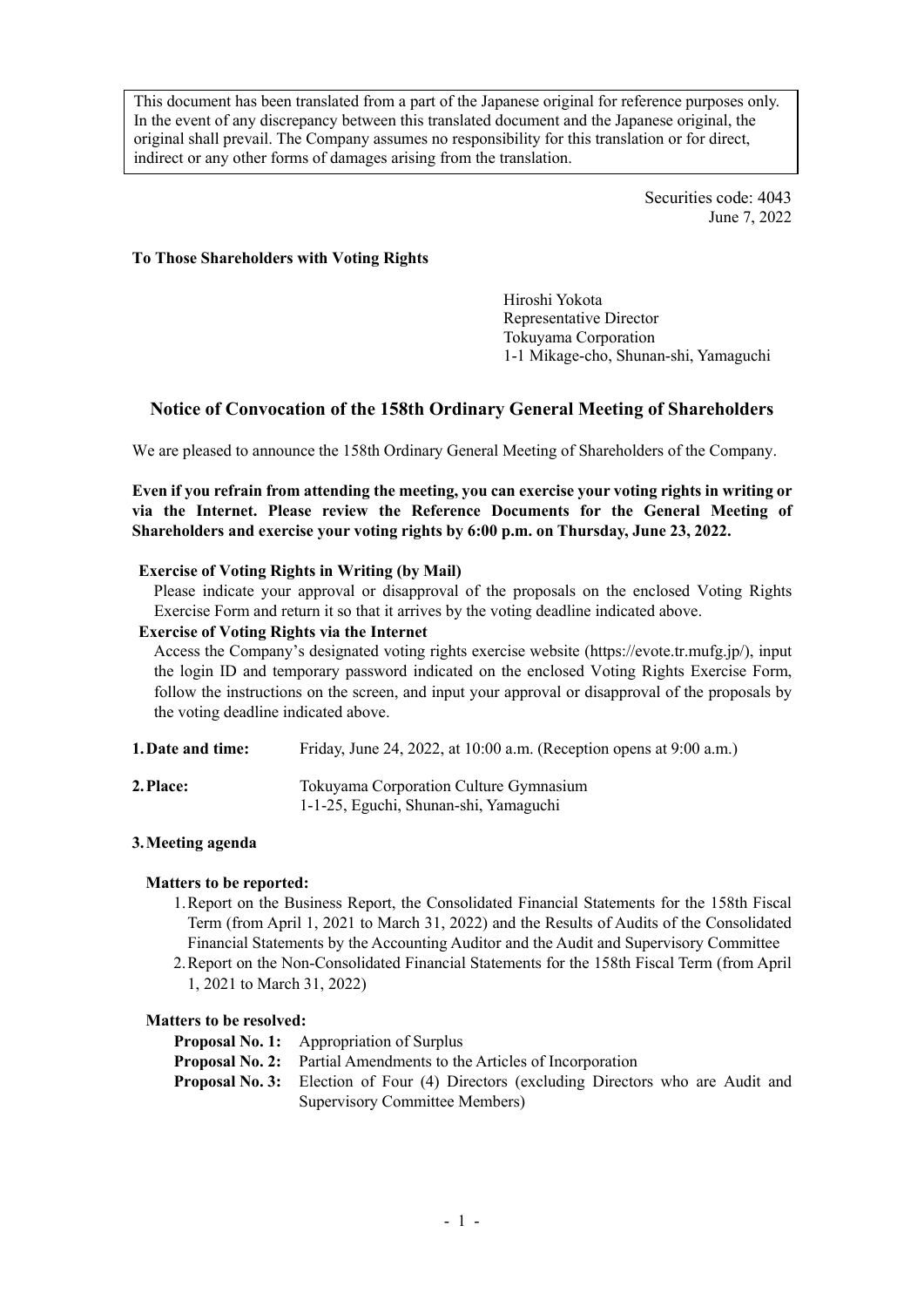#### **4.Decision for convocation**

Please refer to the information on the exercise of voting rights.

- \* When attending the meeting, please submit the enclosed Voting Rights Exercise Form at the reception.
- \* The following items are not provided in the appendix to the reported matters because they have been posted on the Company's website (https://www.tokuyama.co.jp/eng/), pursuant to the provisions of applicable laws and regulations and Article 16 of the Articles of Incorporation.
	- (1) "Systems to Ensure Appropriateness of Execution of Duties by Directors comply with Laws and Regulations and the Articles of Incorporation, Systemsto Ensure Appropriateness of Other Operations, and Operational Status of the Systems" and "Basic Policy on Control of the Company"
	- (2) "Consolidated Statement of Changes in Equity" and "Notes to the Consolidated Financial Statements" of the Consolidated Financial Statements
	- (3) "Non-Consolidated Statement of Changes in Equity" and "Notes to the Non-Consolidated Financial Statements" of the Non-Consolidated Financial Statements

The Audit and Supervisory Committee and the Accounting Auditor conducted audits on the Business Report the Consolidated Financial Statements and Non-Consolidated Financial Statements when preparing the audit report and the financial audit report respectively. These statements also include the matters posted on the Company's website.

- \* If any revision is made with regard to the matters stated in the Business Report, Non-Consolidated Financial Statements, Consolidated Financial Statements and the Reference Documents for the General Meeting of Shareholders, the modified information will be shown on the website of the Company (https://www.tokuyama.co.jp/eng/).
- \* Gifts will not be provided this year in consideration of the safety of shareholders as last year.
- \* If there are any changes to how the meeting will be run, etc., the information will be posted on the website of the Company (https://www.tokuyama.co.jp/eng/).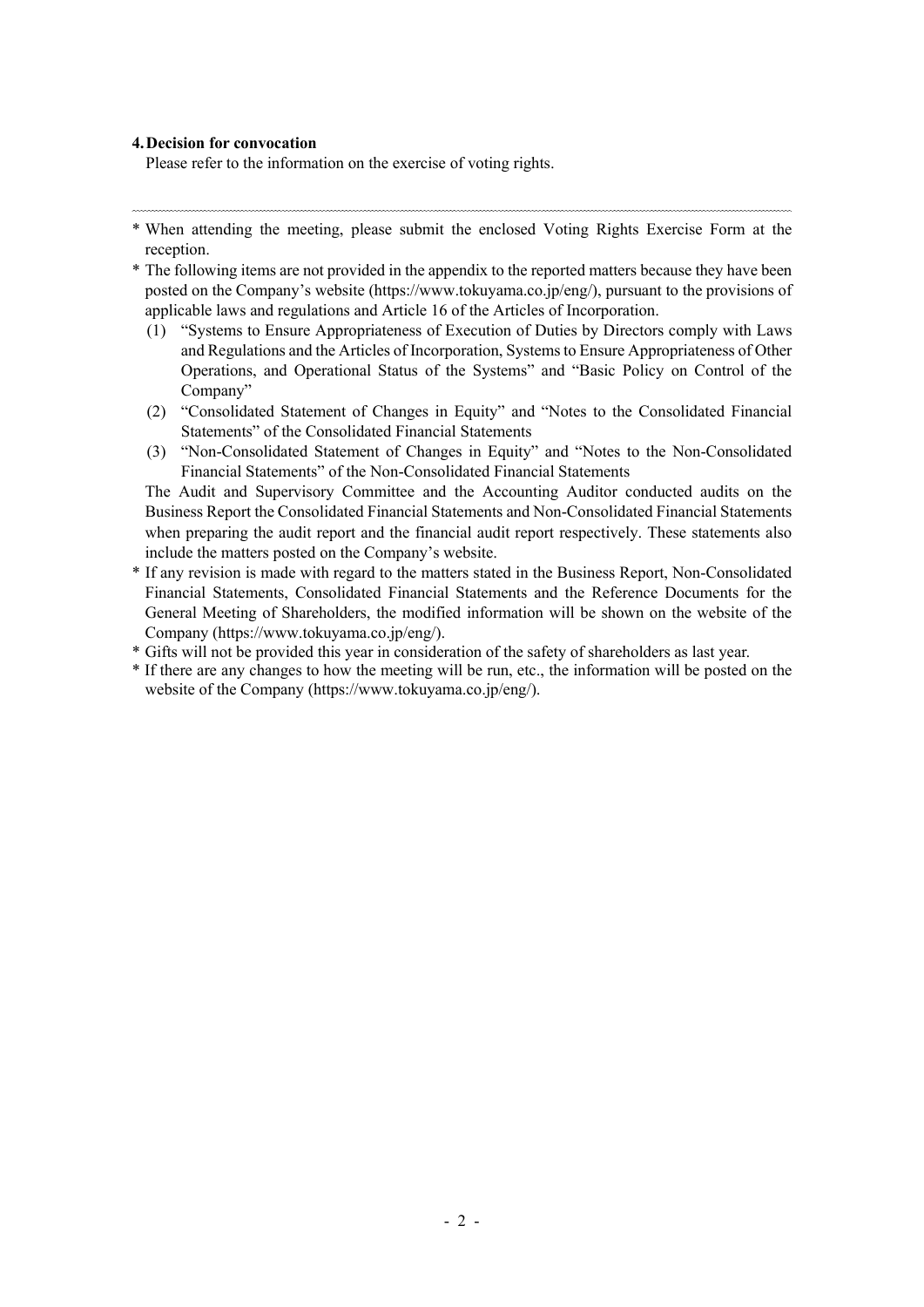# Proposals and References

# **Proposal No. 1: Appropriation of Surplus**

The Company makes payment of cash dividends to shareholders, in principle on a continuous and stable basis, while taking into consideration business performance, dividend payout ratio, and the medium-term business plan.

Meanwhile, we will appropriate internal reserves for establishing a sound financial structure in preparation for operational risks, and for making capital investments and other investments to further raise our corporate value for the future.

Based on the above policies, the Company proposes the year-end dividends for this fiscal year as follows.

- 1. Type of dividend property: Dividends will be paid in cash.
- 2. Matters concerning the allocation of dividend property to shareholders and total amount thereof:

35 yen per share of common stock of the Company

The total amount: 2,522,591,820 yen

As the Company has paid an interim dividend of 35 yen per share for this fiscal year, this makes the annual dividend 70 yen per share.

3. Effective date of distribution of surplus June 27, 2022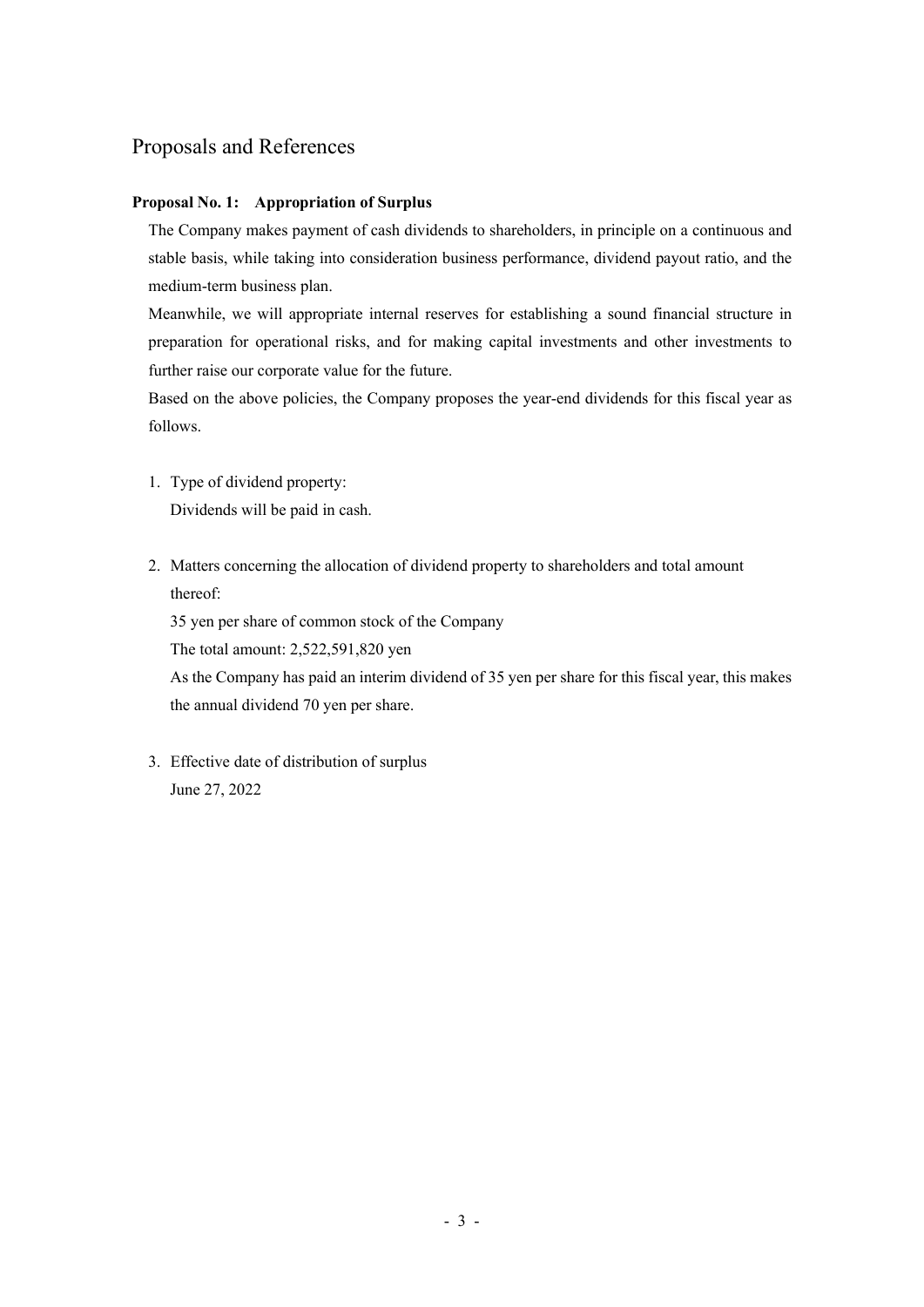## **Proposal No. 2: Partial Amendments to the Articles of Incorporation**

# 1. Reasons for the amendments

The revised stipulations stipulated in the proviso of Article 1 of the supplementary provisions of the "Act Partially Amending the Companies Act" (Act No. 70 of 2019) will be enforced on September 1, 2022, and the Company proposes the following amendments to the Company's Articles of Incorporation in preparation for the implementation of the system for electronic provision of materials for general meetings of shareholders.

(1) Article 16, Paragraph 1 of the proposed amendments stipulates that information that is the content of reference documents for the general meeting of shareholders, etc., shall be provided electronically.

(2) Article 16, Paragraph 2 of the proposed amendments establishes stipulations to limits on the scope of matters to be recorded in physical documents that are provided to shareholders who request provision of physical documents.

(3) Asstipulations concerning Internet disclosure and deemed provision of reference documents for general meetings of shareholders (Article 16 of the current Articles of Incorporation) will no longer be necessary, these shall be deleted.

(4) Supplementary provisions shall be established concerning the effective date, etc., in line with the new establishments and deletions above.

## 2. Contents of the amendments

The contents of the amendments are as follows.

|                                              | (Underlines indicate amended sections) |
|----------------------------------------------|----------------------------------------|
| Current Articles of Incorporation            | Proposed amendments                    |
| (Internet disclosure and deemed provision of |                                        |
| reference documents for general meetings of  |                                        |
| shareholders)                                |                                        |
| Article 16 In the convocation of general     | $<$ Deleted $>$                        |
| meetings of shareholders, the Company may    |                                        |
| deem that it has provided to shareholders    |                                        |
| information concerning matters that must be  |                                        |
| displayed in the reference documents for     |                                        |
| general meetings of shareholders, business   |                                        |
| report, non-consolidated financial           |                                        |
| statements, and consolidated financial       |                                        |
| statements via Internet disclosure in        |                                        |
| conformity with definitions provided in the  |                                        |
| Ordinance of the Ministry of Justice.        |                                        |

 $(1, 1, 1)$  in the amended sections of  $\overline{1, 1}$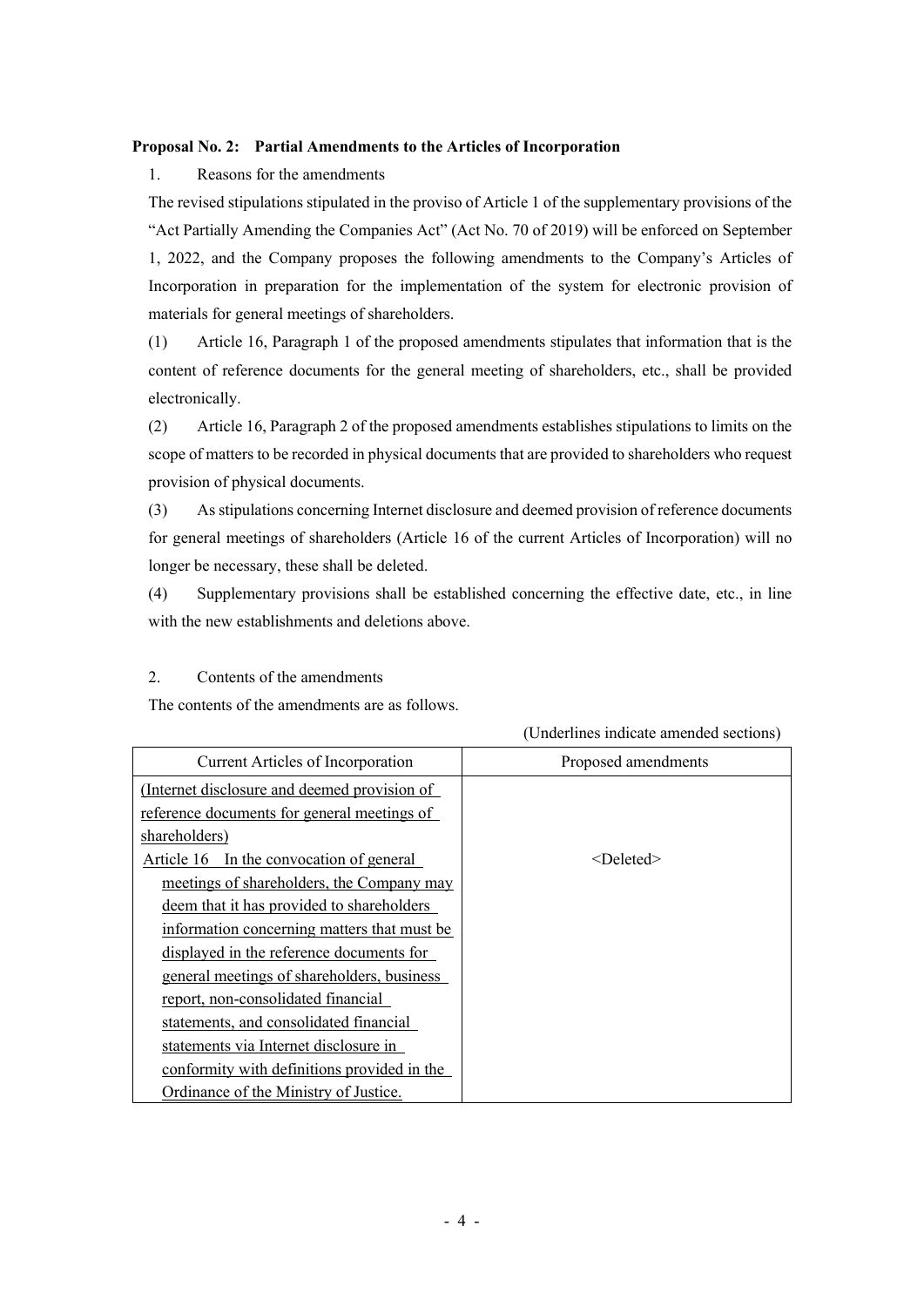| Current Articles of Incorporation | Proposed amendments                           |
|-----------------------------------|-----------------------------------------------|
|                                   | (Measures for electronic provision, etc.)     |
| <newly established=""></newly>    | Article 16 In the convocation of general      |
|                                   | meetings of shareholders, the Company         |
|                                   | shall provide electronically information that |
|                                   | is the content of reference documents for     |
|                                   | the general meeting of shareholders, etc.     |
|                                   | 2. Of the matters to which electronic         |
|                                   | provision measures apply, the Company         |
|                                   | may choose not to record all or part of       |
|                                   | matters stipulated in the Ordinance of the    |
|                                   | Ministry of Justice in the physical           |
|                                   | documents provided to shareholders who        |
|                                   | made requests for provision of physical       |
|                                   | documents by the record date for voting       |
|                                   | rights.                                       |
|                                   | (Supplementary provisions)                    |
| <newly established=""></newly>    | The deletion of Article 16 (Internet          |
|                                   | disclosure and deemed provision of            |
|                                   | reference documents for general meetings      |
|                                   | of shareholders) of the current Articles of   |
|                                   | Incorporation and the new establishment of    |
|                                   | Article 16 (Measures for electronic           |
|                                   | provision, etc.) of the proposed              |
|                                   | amendments shall take effect from             |
|                                   | September 1, 2022, the Enforcement Date       |
|                                   | of the revised stipulations stipulated in the |
|                                   | proviso of Article 1 of the supplementary     |
|                                   | provisions of the Act Partially Amending      |
|                                   | the Companies Act (Act No. 70 of 2019).       |
|                                   | Notwithstanding the provisions of the<br>2.   |
|                                   | previous paragraph, Article 16 of the         |
|                                   | current Articles of Incorporation shall       |
|                                   | remain valid for general meetings of          |
|                                   | shareholders held on a day that is within the |
|                                   | last day of February 2023.                    |
|                                   | These supplementary provisions shall be<br>3. |
|                                   | deleted on the day of March 1, 2023 or the    |
|                                   | day after which three months have elapsed     |
|                                   | since the day of the general meeting of       |
|                                   | shareholders in the previous paragraph,       |
|                                   | whichever is later.                           |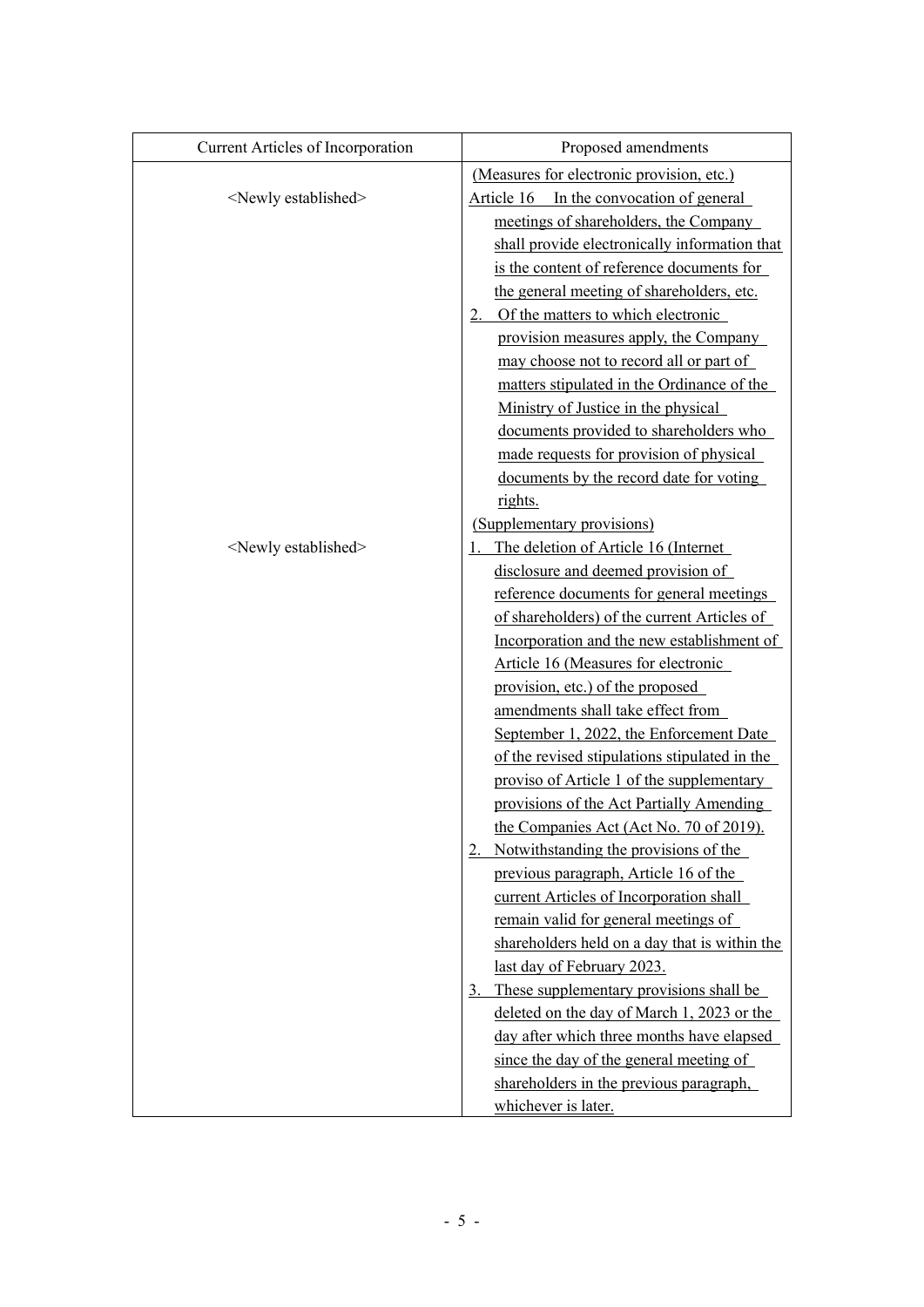# **Proposal No. 3: Election of Four (4) Directors (excluding Directors who are Audit and Supervisory Committee Members)**

The terms of office of all four (4) Directors will expire at the close of this General Meeting of Shareholders.

Accordingly, we request the election of four (4) Directors (excluding Directors who are Audit and Supervisory Committee Members).

Furthermore, we confirmed that there were no matters of note expressed by the Audit and Supervisory Committee at the General Meeting of Shareholders with regard to this proposal.

The candidates for Directors (excluding Directors who are Audit and Supervisory Committee Members) are as follows:

| No.            | Name                                          |                 | Current position and assignment at the<br>Company                                                                                                                                                                                                                                                    | Attendance at<br>meetings of the<br>Board of Directors |
|----------------|-----------------------------------------------|-----------------|------------------------------------------------------------------------------------------------------------------------------------------------------------------------------------------------------------------------------------------------------------------------------------------------------|--------------------------------------------------------|
| $\mathbf{1}$   | Candidate for<br>Hiroshi Yokota<br>reelection |                 | Representative Director, In charge of<br>Chemicals, Cement, Audit Office,<br>President and Executive Officer                                                                                                                                                                                         | 17/17<br>$(100\%)$                                     |
| $\overline{c}$ | Candidate for<br>reelection                   | Hideo Sugimura  | Representative Director, In charge of<br>Corporate Planning, Corporate Social<br>Responsibility, General & Personnel<br>Affairs, Procurement & Logistics and<br>Secretarial Dept., Senior Managing<br>Executive Officer, General Manager,<br>Corporate Planning Div. and New<br><b>Business Div.</b> | 17/17<br>$(100\%)$                                     |
| 3              | Candidate for<br>reelection                   | Hiroshi Nomura  | Representative Director, In charge of<br>Electronic Materials, Tokuyama<br>Factory, Environment & Safety and<br>Manufacturing Technology of Kashima<br>Factory, Senior Managing Executive<br>Officer, General Manager, Electronic<br>Materials Div., General Manager                                 | 17/17<br>$(100\%)$                                     |
| $\overline{4}$ | Candidate for<br>reelection                   | Fumiaki Iwasaki | Director, In charge of Life Science, Eco<br>Business, and Research &<br>Development, Managing Executive<br>Officer, General Manager, Research &<br>Development Div.                                                                                                                                  | 17/17<br>$(100\%)$                                     |

Notes:

1. There are no special interests between the candidates and the Company.

2. The Company has concluded a directors and officers liability insurance agreement provided for in Article 430-3, Paragraph 1 of the Companies Act with an insurance company. The insurance policies cover legal expenses and compensation for damages for claims for damages submitted to the directors who are included as insured in this insurance policy. However, there is the determination of deductible and if the amount of damages is within the deductible, it is not included in the events insured against. If each candidate is reappointed as a director, they will be insured under the insurance contract. Furthermore, the Company plans to renew this insurance policy in July 2022.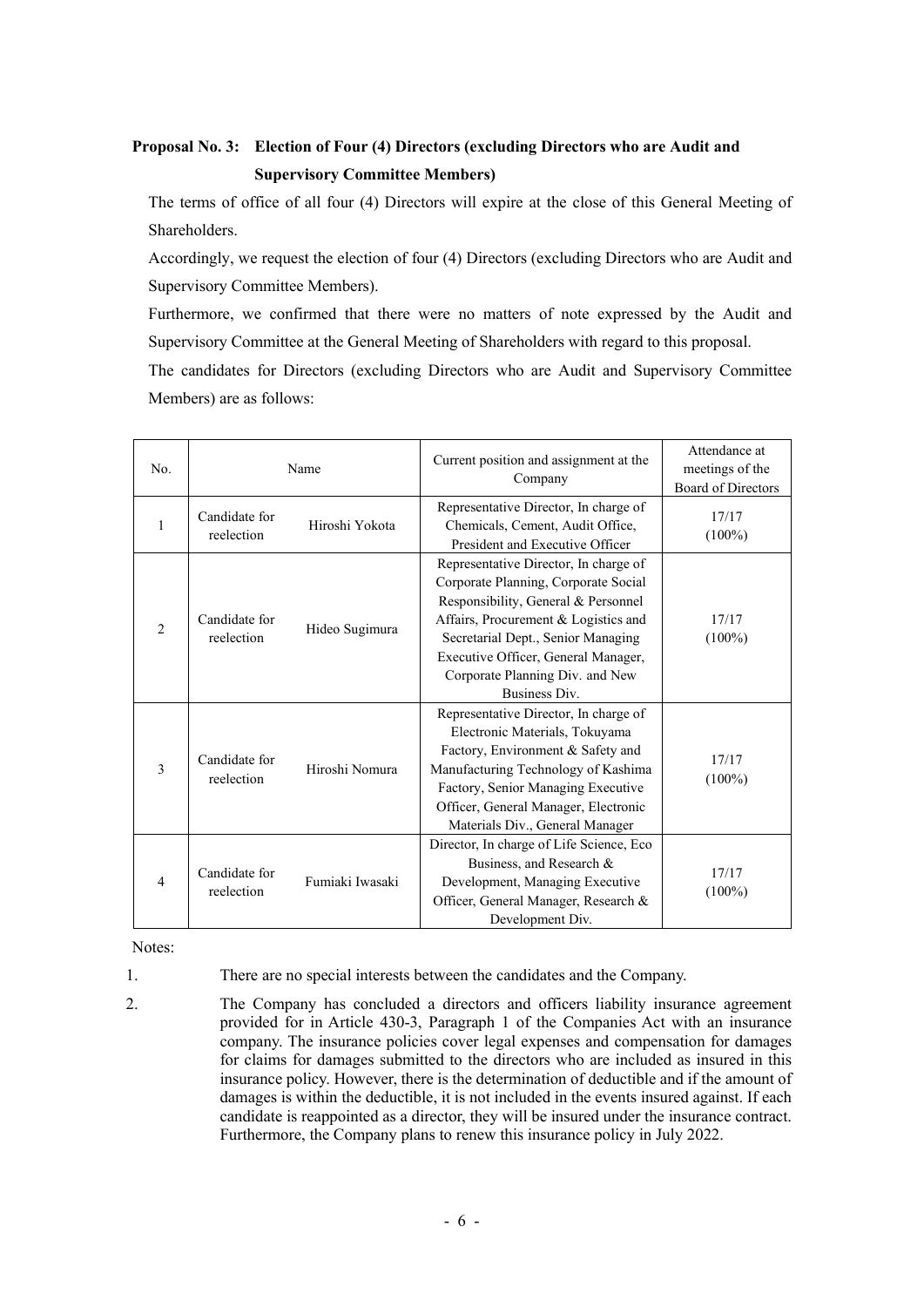| No.          | Name<br>(Date of birth)                                                                                                                                                   | Career Summary, Position, Assignment and<br>Principal Concurrent Positions                                                                                                                                              |                                                                                                                                                          |  |  |  |
|--------------|---------------------------------------------------------------------------------------------------------------------------------------------------------------------------|-------------------------------------------------------------------------------------------------------------------------------------------------------------------------------------------------------------------------|----------------------------------------------------------------------------------------------------------------------------------------------------------|--|--|--|
|              |                                                                                                                                                                           | April 1985                                                                                                                                                                                                              | Joined the Company                                                                                                                                       |  |  |  |
|              |                                                                                                                                                                           | April 2008                                                                                                                                                                                                              | General Manager, Fine Chemicals Sales Dept.                                                                                                              |  |  |  |
|              |                                                                                                                                                                           | January 2010                                                                                                                                                                                                            | General Manager, Silica Products Sales Dept.                                                                                                             |  |  |  |
|              |                                                                                                                                                                           | April 2014                                                                                                                                                                                                              | Executive Officer, General Manager, Specialty Products<br><b>Business Div.</b>                                                                           |  |  |  |
|              | Reelection                                                                                                                                                                | March 2015                                                                                                                                                                                                              | President and Executive Officer                                                                                                                          |  |  |  |
|              | Hiroshi Yokota                                                                                                                                                            | June 2015                                                                                                                                                                                                               | Representative Director, In charge of all business                                                                                                       |  |  |  |
|              | (October 12, 1961)                                                                                                                                                        |                                                                                                                                                                                                                         | divisions, Corporate Planning Div., Audit Office,<br>Secretarial Dept. and General & Personnel Affairs,<br>President and Executive Officer               |  |  |  |
|              | Number of Company Shares<br>Owned:                                                                                                                                        | June 2017                                                                                                                                                                                                               | Representative Director, In charge of all business                                                                                                       |  |  |  |
|              | 27,400 shares<br>Tenure as Director:<br>7 years<br>Attendance at meetings of the<br>Board of Directors during the<br>fiscal year ended March 31,<br>2022:<br>17/17 (100%) |                                                                                                                                                                                                                         | divisions and Audit Office, President and Executive<br>Officer                                                                                           |  |  |  |
| $\mathbf{1}$ |                                                                                                                                                                           | June 2019                                                                                                                                                                                                               | Representative Director, In charge of Chemicals,<br>Cement, Life & Amenity, Research & Development, and<br>Audit Office, President and Executive Officer |  |  |  |
|              |                                                                                                                                                                           | <b>June 2020</b>                                                                                                                                                                                                        | Representative Director, In charge of Chemicals,<br>Cement, Life & Amenity, and Audit Office, President<br>and Executive Officer                         |  |  |  |
|              |                                                                                                                                                                           | April 2021                                                                                                                                                                                                              | Representative Director, In charge of Chemicals,<br>Cement, Audit Office, and Carbon Neutral Strategy,<br>President and Executive Officer                |  |  |  |
|              |                                                                                                                                                                           | April 2022                                                                                                                                                                                                              | Representative Director, In charge of Chemicals,<br>Cement, Audit Office, President and Executive Officer<br>(To present)                                |  |  |  |
|              | Reasons for nomination as candidate for Director                                                                                                                          |                                                                                                                                                                                                                         |                                                                                                                                                          |  |  |  |
|              |                                                                                                                                                                           | Mr. Hiroshi Yokota is responsible for the management of the Company as Representative Director and President<br>and Executive Officer. Based on his track record working on the promotion of the Medium-Term Management |                                                                                                                                                          |  |  |  |
|              | Plan such as portfolio transformation, carbon neutrality, etc., utilizing abundant operational experience in                                                              |                                                                                                                                                                                                                         |                                                                                                                                                          |  |  |  |
|              |                                                                                                                                                                           |                                                                                                                                                                                                                         | personnel and labor issues, traditional businesses, and advanced materials, we have determined that he is the                                            |  |  |  |
|              | right person to play a part in increasing the corporate value of the Tokuyama Group. Therefore we request his<br>reelection as Director.                                  |                                                                                                                                                                                                                         |                                                                                                                                                          |  |  |  |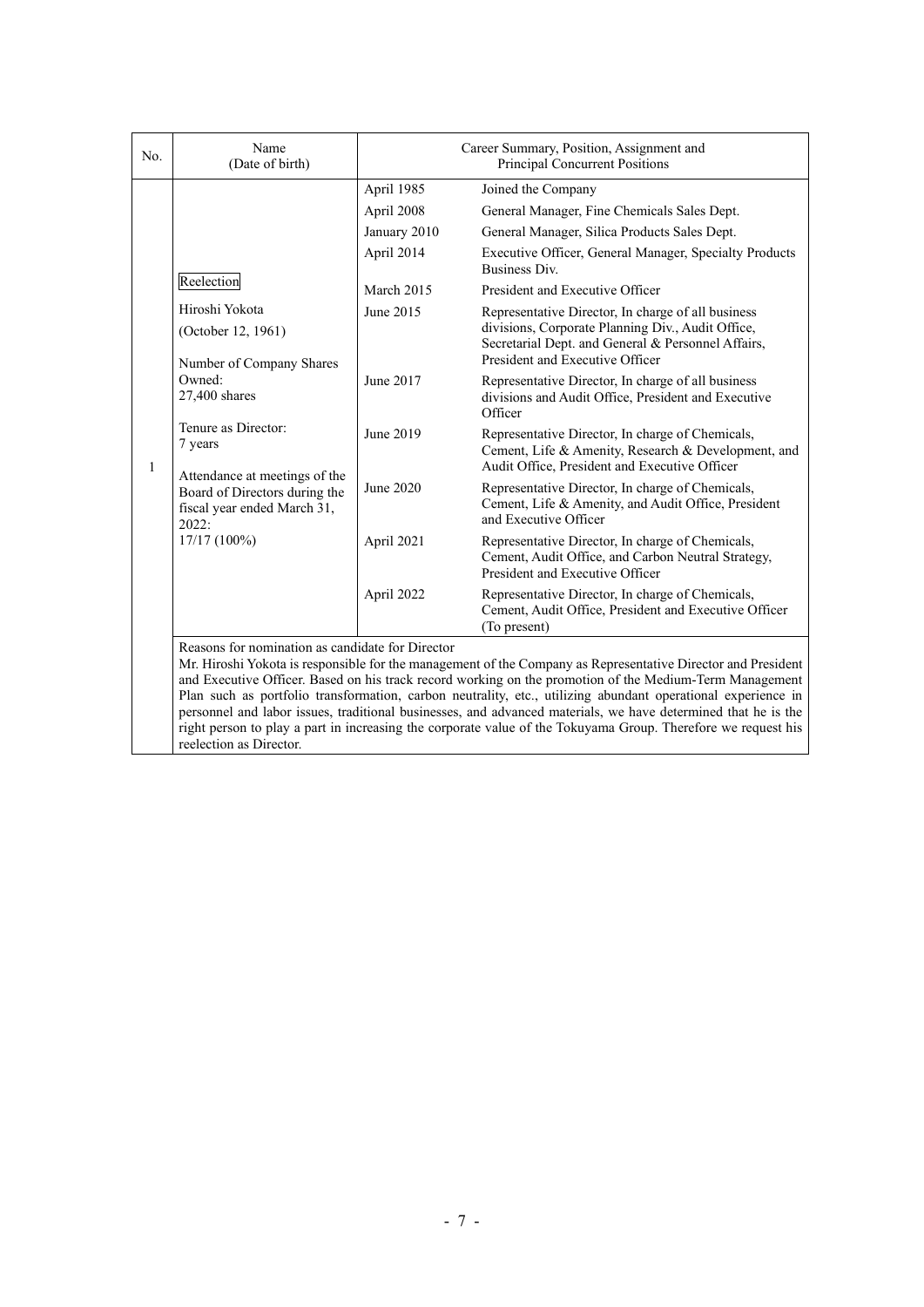| No.            | Name<br>(Date of birth)                                                                                                                                                                                        | Career Summary, Position, Assignment and<br>Principal Concurrent Positions |                                                                                                                                                                                                                                                                                                                                                                                                                                                                                                                                                                                                                                                                       |  |  |  |
|----------------|----------------------------------------------------------------------------------------------------------------------------------------------------------------------------------------------------------------|----------------------------------------------------------------------------|-----------------------------------------------------------------------------------------------------------------------------------------------------------------------------------------------------------------------------------------------------------------------------------------------------------------------------------------------------------------------------------------------------------------------------------------------------------------------------------------------------------------------------------------------------------------------------------------------------------------------------------------------------------------------|--|--|--|
|                |                                                                                                                                                                                                                | April 1984                                                                 | Joined the Company                                                                                                                                                                                                                                                                                                                                                                                                                                                                                                                                                                                                                                                    |  |  |  |
|                |                                                                                                                                                                                                                | April 2004                                                                 | Temporary transferred to Tokuyama Asia Pacific Pte.<br>Ltd., President                                                                                                                                                                                                                                                                                                                                                                                                                                                                                                                                                                                                |  |  |  |
|                |                                                                                                                                                                                                                | April 2007                                                                 | Senior Chief, ERP Promotion Div. of the Company                                                                                                                                                                                                                                                                                                                                                                                                                                                                                                                                                                                                                       |  |  |  |
|                |                                                                                                                                                                                                                | May 2009                                                                   | Senior Chief, ISAAC Promotion Div.                                                                                                                                                                                                                                                                                                                                                                                                                                                                                                                                                                                                                                    |  |  |  |
|                |                                                                                                                                                                                                                | August 2011                                                                | Senior Chief of the Company, temporary transferred to<br><b>Excel Shanon Corporation</b>                                                                                                                                                                                                                                                                                                                                                                                                                                                                                                                                                                              |  |  |  |
|                |                                                                                                                                                                                                                | December 2014                                                              | General Manager, Management Support Center                                                                                                                                                                                                                                                                                                                                                                                                                                                                                                                                                                                                                            |  |  |  |
|                |                                                                                                                                                                                                                | April 2015                                                                 | Executive Officer, General Manager, Corporate Planning<br>Div. of the Company                                                                                                                                                                                                                                                                                                                                                                                                                                                                                                                                                                                         |  |  |  |
|                |                                                                                                                                                                                                                | April 2017                                                                 | Managing Executive Officer, General Manager,<br>Corporate Planning Div.                                                                                                                                                                                                                                                                                                                                                                                                                                                                                                                                                                                               |  |  |  |
|                | Reelection<br>Hideo Sugimura<br>(October 22, 1959)                                                                                                                                                             | June 2017                                                                  | Director, In charge of Corporate Planning Div., General<br>& Personnel Affairs and Secretarial Dept., Managing<br>Executive Officer, General Manager, Corporate Planning<br>Div.                                                                                                                                                                                                                                                                                                                                                                                                                                                                                      |  |  |  |
| $\overline{2}$ | Number of Company Shares<br>Owned:<br>5,403 shares<br>Tenure as Director:<br>5 years<br>Attendance at meetings of the<br>Board of Directors during the<br>fiscal year ended March 31,<br>2022:<br>17/17 (100%) | April 2019                                                                 | Director, In charge of Corporate Planning, General &<br>Personnel Affairs and Secretarial Dept., Managing<br>Executive Officer, General Manager, Corporate Planning<br>Div.                                                                                                                                                                                                                                                                                                                                                                                                                                                                                           |  |  |  |
|                |                                                                                                                                                                                                                | June 2019                                                                  | Director, In charge of Corporate Planning, Corporate<br>Social Responsibility, General & Personnel Affairs,<br>Procurement & Logistics and Secretarial Dept.,<br>Managing Executive Officer, General Manager,<br>Corporate Planning Div.                                                                                                                                                                                                                                                                                                                                                                                                                              |  |  |  |
|                |                                                                                                                                                                                                                | April 2020                                                                 | Director, In charge of Corporate Planning, Corporate<br>Social Responsibility, General & Personnel Affairs,<br>Procurement & Logistics and Secretarial Dept.,<br>Managing Executive Officer, General Manager,<br>Corporate Planning Div., General Manager, Procurement<br>& Logistics Div.                                                                                                                                                                                                                                                                                                                                                                            |  |  |  |
|                |                                                                                                                                                                                                                | April 2021                                                                 | Representative Director, In charge of Corporate<br>Planning, Corporate Social Responsibility, General &<br>Personnel Affairs, Procurement & Logistics and<br>Secretarial Dept., Senior Managing Executive Officer,<br>General Manager, Corporate Planning Div.                                                                                                                                                                                                                                                                                                                                                                                                        |  |  |  |
|                |                                                                                                                                                                                                                | April 2022                                                                 | Representative Director, In charge of Corporate<br>Planning, Corporate Social Responsibility, General &<br>Personnel Affairs, Procurement & Logistics and<br>Secretarial Dept., Senior Managing Executive Officer,<br>General Manager, Corporate Planning Div. and New<br>Business Div. (To present)                                                                                                                                                                                                                                                                                                                                                                  |  |  |  |
|                | Reasons for nomination as candidate for Director<br>reelection as Director                                                                                                                                     |                                                                            | Mr. Hideo Sugimura is responsible for the management of the Company as Representative Director and Senior<br>Managing Executive Officer. Based on his abundant operational experience in the introduction of an<br>information system, management of an overseas subsidiary, and reconstruction of a domestic subsidiary and<br>his track record in promoting growth by making plans and strategies as a general manager with responsibility<br>for the Corporate Planning Div. and corporate business management, we have determined that he is the right<br>person to play a part in increasing the corporate value of the Tokuyama Group. Therefore we request his |  |  |  |

reelection as Director.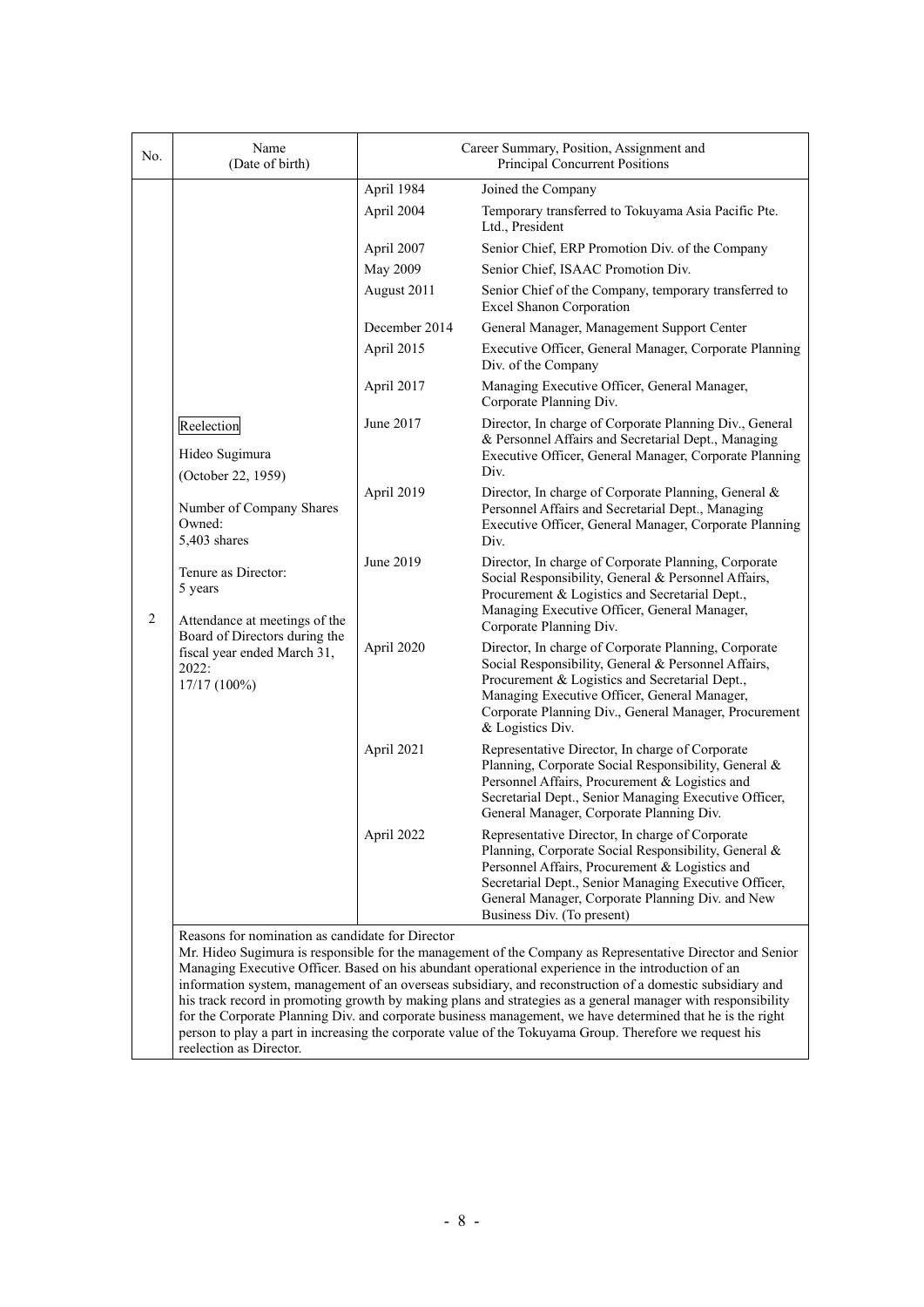| No. | Name<br>(Date of birth)                                                                                                                                                    | Career Summary, Position, Assignment and<br>Principal Concurrent Positions            |                                                                                                                                                                                                                                                                                                                                                                                                                                                                                                                                                            |  |  |
|-----|----------------------------------------------------------------------------------------------------------------------------------------------------------------------------|---------------------------------------------------------------------------------------|------------------------------------------------------------------------------------------------------------------------------------------------------------------------------------------------------------------------------------------------------------------------------------------------------------------------------------------------------------------------------------------------------------------------------------------------------------------------------------------------------------------------------------------------------------|--|--|
|     |                                                                                                                                                                            | April 1983                                                                            | Joined the Company                                                                                                                                                                                                                                                                                                                                                                                                                                                                                                                                         |  |  |
|     |                                                                                                                                                                            | April 2012                                                                            | Leader, Specialty Products Planning Group                                                                                                                                                                                                                                                                                                                                                                                                                                                                                                                  |  |  |
|     |                                                                                                                                                                            | January 2013                                                                          | Senior Chief, T.M. Business Structural Reform Project<br>Group, Specialty Products Planning Group                                                                                                                                                                                                                                                                                                                                                                                                                                                          |  |  |
|     |                                                                                                                                                                            | April 2014                                                                            | Deputy Executive Officer, temporary transferred to<br>Tokuyama Malaysia Sdn. Bhd.                                                                                                                                                                                                                                                                                                                                                                                                                                                                          |  |  |
|     |                                                                                                                                                                            | March 2015                                                                            | Deputy Executive Officer, General Manager, Specialty<br>Products Business Div. of the Company                                                                                                                                                                                                                                                                                                                                                                                                                                                              |  |  |
|     | Reelection                                                                                                                                                                 | April 2015                                                                            | Executive Officer, General Manager, Specialty Products<br>Business Div.                                                                                                                                                                                                                                                                                                                                                                                                                                                                                    |  |  |
|     | Hiroshi Nomura<br>(September 30, 1957)                                                                                                                                     | March 2016                                                                            | Executive Officer, General Manager, Specialty Products<br>Business Div., temporary transferred to Tokuyama<br>Malaysia Sdn. Bhd., President                                                                                                                                                                                                                                                                                                                                                                                                                |  |  |
|     | Number of Company Shares<br>Owned:                                                                                                                                         | May 2017                                                                              | Executive Officer, General Manager, Specialty Products<br>Business Div. of the Company                                                                                                                                                                                                                                                                                                                                                                                                                                                                     |  |  |
|     | 3,500 shares<br>Tenure as Director:<br>3 years<br>Attendance at meetings of the<br>Board of Directors during the<br>fiscal year ended March 31,<br>2022:<br>$17/17(100\%)$ | April 2018                                                                            | Managing Executive Officer, General Manager,<br>Specialty Products Business Div.                                                                                                                                                                                                                                                                                                                                                                                                                                                                           |  |  |
| 3   |                                                                                                                                                                            | June 2019                                                                             | Director, In charge of Specialty Products, Managing<br>Executive Officer, General Manager, Specialty Products<br>Business Div.                                                                                                                                                                                                                                                                                                                                                                                                                             |  |  |
|     |                                                                                                                                                                            | April 2021                                                                            | Representative Director, In charge of Electronic<br>Materials, Tokuyama Factory, Environment & Safety and<br>Manufacturing Technology of Kashima Factory, Senior<br>Managing Executive Officer, General Manager,<br>Electronic Materials Div., General Manager, Tokuyama<br>Factory                                                                                                                                                                                                                                                                        |  |  |
|     |                                                                                                                                                                            | January 2022                                                                          | Representative Director, In charge of Electronic<br>Materials, Tokuyama Factory, Environment & Safety and<br>Manufacturing Technology of Kashima Factory, Senior<br>Managing Executive Officer, General Manager,<br>Electronic Materials Div. (To present)                                                                                                                                                                                                                                                                                                 |  |  |
|     |                                                                                                                                                                            | (Principal Concurrent Positions)<br>Chairman, Tokuyama Chemicals (Zhejiang) Co., Ltd. |                                                                                                                                                                                                                                                                                                                                                                                                                                                                                                                                                            |  |  |
|     | Reasons for nomination as candidate for Director<br>Therefore we request his reelection as Director.                                                                       |                                                                                       | Mr. Hiroshi Nomura is responsible for the management of the Company as Representative Director and Senior<br>Managing Executive Officer. Based on his abundant operational experience in the manufacturing field,<br>business planning, and management of overseas subsidiaries and his track record of being actively engaged in<br>business promotion such as the electronic materials field and overseas business deployment, we have<br>determined that he is the right person to play a part in increasing the corporate value of the Tokuyama Group. |  |  |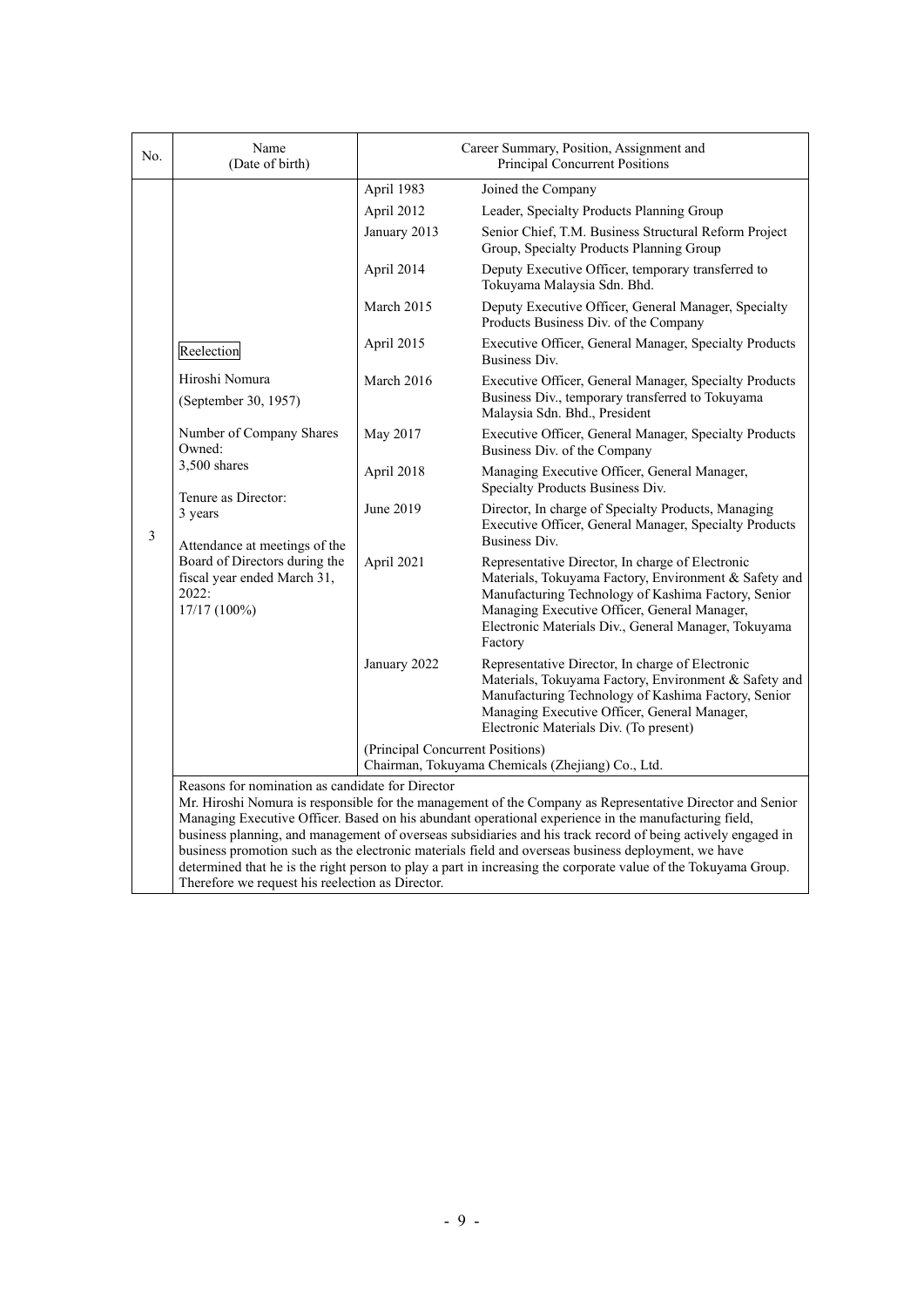| N <sub>0</sub> | Name<br>(Date of birth)                                                                                                                                                                                        | Career Summary, Position, Assignment and<br>Principal Concurrent Positions |                                                                                                                                                                                                                                                                                                                                                                                                                                  |  |  |  |  |
|----------------|----------------------------------------------------------------------------------------------------------------------------------------------------------------------------------------------------------------|----------------------------------------------------------------------------|----------------------------------------------------------------------------------------------------------------------------------------------------------------------------------------------------------------------------------------------------------------------------------------------------------------------------------------------------------------------------------------------------------------------------------|--|--|--|--|
|                |                                                                                                                                                                                                                | April 1986                                                                 | Joined the Company                                                                                                                                                                                                                                                                                                                                                                                                               |  |  |  |  |
|                |                                                                                                                                                                                                                | April 2007                                                                 | General Manager, Advanced Materials Development<br>Dept.                                                                                                                                                                                                                                                                                                                                                                         |  |  |  |  |
|                |                                                                                                                                                                                                                | April 2010                                                                 | Deputy General Manager, Specialty Products<br>Development Dept. (Tsukuba)                                                                                                                                                                                                                                                                                                                                                        |  |  |  |  |
|                |                                                                                                                                                                                                                | April 2012                                                                 | General Manager, Kashima Factory, General Manager,<br>Fine Chemicals Manufacturing Dept.                                                                                                                                                                                                                                                                                                                                         |  |  |  |  |
|                |                                                                                                                                                                                                                | October 2015                                                               | General Manager, Kashima Factory, General Manager,<br>Fine Chemicals Manufacturing Dept., General Manager,<br>MA Dept.                                                                                                                                                                                                                                                                                                           |  |  |  |  |
|                | Reelection                                                                                                                                                                                                     | April 2016                                                                 | General Manager, MA Dept.                                                                                                                                                                                                                                                                                                                                                                                                        |  |  |  |  |
|                | Fumiaki Iwasaki<br>(June 21, 1960)                                                                                                                                                                             | April 2017                                                                 | Executive Officer, General Manager, Research &<br>Development Div., General Manager, Corporate<br>Development Dept., General Manager, MA Dept.                                                                                                                                                                                                                                                                                   |  |  |  |  |
| $\overline{4}$ | Number of Company Shares<br>Owned:<br>2,342 shares<br>Tenure as Director:<br>2 years<br>Attendance at meetings of the<br>Board of Directors during the<br>fiscal year ended March 31,<br>2022:<br>17/17 (100%) | <b>July 2017</b>                                                           | Executive Officer, General Manager, Research &<br>Development Div., General Manager, Tsukuba Research<br>Lab., General Manager, MA Dept.                                                                                                                                                                                                                                                                                         |  |  |  |  |
|                |                                                                                                                                                                                                                | November 2018                                                              | Executive Officer, General Manager, Research &<br>Development Div., General Manager, Tsukuba Research<br>Lab.                                                                                                                                                                                                                                                                                                                    |  |  |  |  |
|                |                                                                                                                                                                                                                | April 2020                                                                 | Managing Executive Officer, General Manager,<br>Research & Development Div., General Manager,<br>Tsukuba Research Lab.                                                                                                                                                                                                                                                                                                           |  |  |  |  |
|                |                                                                                                                                                                                                                | June 2020                                                                  | Director, In charge of Research & Development,<br>Managing Executive Officer, General Manager,<br>Research & Development Div., General Manager,<br>Tsukuba Research Lab                                                                                                                                                                                                                                                          |  |  |  |  |
|                |                                                                                                                                                                                                                | April 2021                                                                 | Director, In charge of Life Science, Eco Business, and<br>Research & Development, Managing Executive Officer,<br>General Manager, Research & Development Div.,<br>General Manager, Tsukuba Research Lab.                                                                                                                                                                                                                         |  |  |  |  |
|                |                                                                                                                                                                                                                | April 2022                                                                 | Director, In charge of Life Science, Eco Business, and<br>Research & Development, Managing Executive Officer,<br>General Manager, Research & Development Div. (To<br>present)                                                                                                                                                                                                                                                    |  |  |  |  |
|                | Reasons for nomination as candidate for Director<br>of the Tokuyama Group. Therefore we request his reelection as Director.                                                                                    |                                                                            | Mr. Fumiaki Iwasaki is responsible for the management of the Company as Director and Managing<br>Executive Officer. Based on his abundant experience he has gained in the field of research and development<br>and manufacturing technology and his track record of actively working to promote new research and<br>development, we have determined that he is the right person to play a part in increasing the corporate value |  |  |  |  |